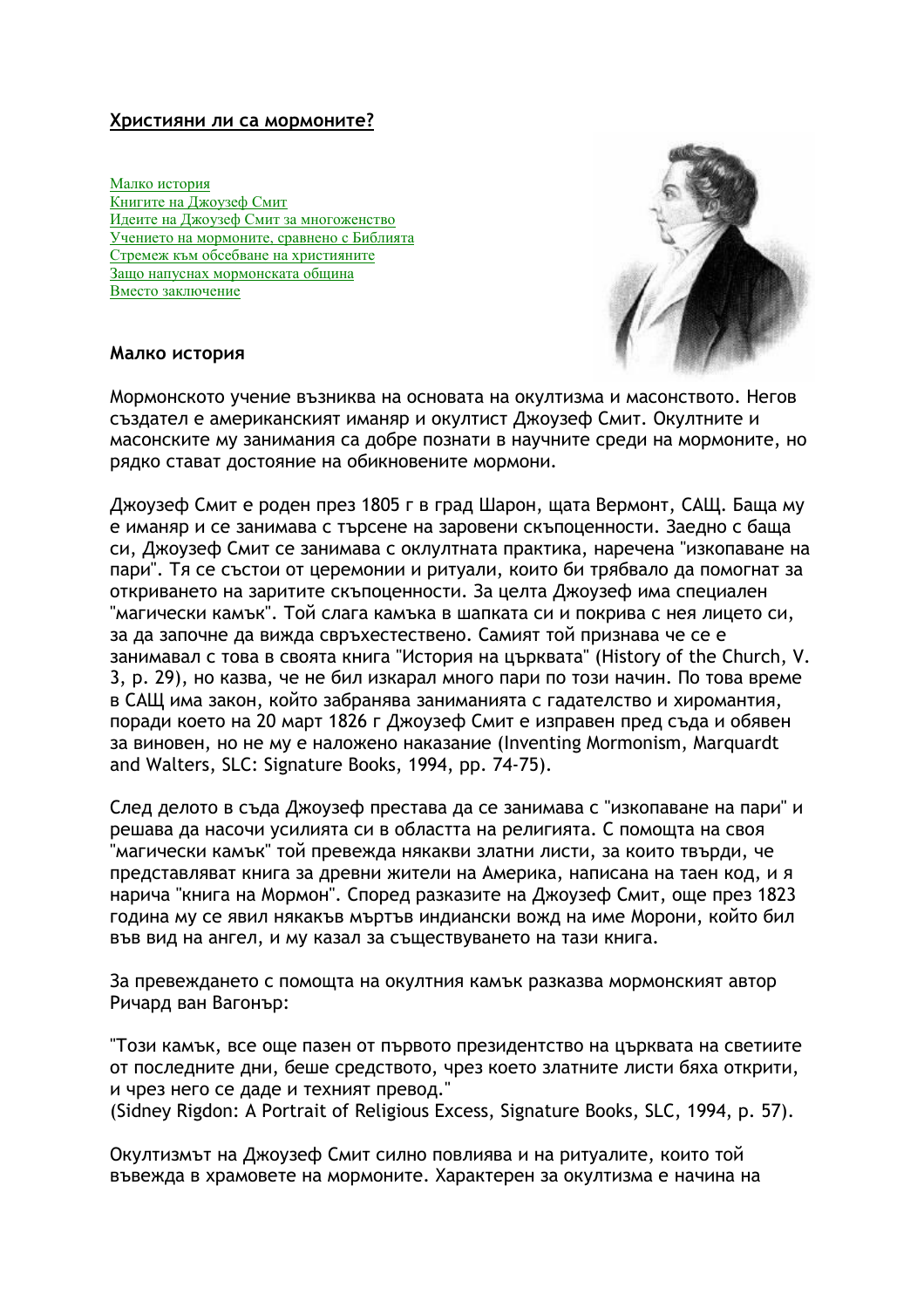"посвещение" на мормоните: подчертава се достойнството на посвещаваните, дава се клетва за пазене на строга тайна, казва им се, че стават богове.

Освен окултизма, силно влияние върху учението на Смит оказва и масонството. През 1842 г самият Смит също става масон, както сам отбелязва в своята книга "История на църквата":

"Тази вечер получих първата си степен на масонство в масонската ложа Науву, която се събра в моя главен бизнес офис.... Бях издигнат до титлата благородник." (Joseph Smith, History of the Church, volume 4, page 551, 552)

По-подробно разказва за това мормонският апостол Джон Уидзо:

"Много от светиите бяха масони, като например брата на Джоузеф - Хирам, Хебър Кимбъл, Елия Фордъм, Нюъл Уитни, Джеймс Адамс и Джон Бенет. Със съгласието на пророка членовете на църквата, които вече бяха масони, помолиха великия учител на Илинойс за разрешение да се създаде ложа в Науву. На 15 март 1842 г беше дадено разрешение да се създаде ложата и да се приемат нови членове. Джоузеф Смит също стана член." (Evidences and Reconciliations, 1 volume, pp. 357-358).

От масонството Смит научава множество масонски митове, които използва, за да напише своите книги. Историкът Джон Брук отбелязва:

"Множество епизоди ни дават възможност да открием масонският символизъм, вложен в историята за откриването на златните листи. Очевидно, историята за тяхното откриване под каменен свод на върха на някакъв хълм е отглас от мита за Енох, разпространен в масонската ложа "Кралска арка". Според него пророкът Енох бил насочен чрез видение да изографиса масонските тайнства на златен лист, за да може да се запазят за поколенията, и да го скрие под каменен свод, украсен с колони."

(John L. Brooke, Refiner's Fire, Cambridge University Press, 1994, pp. 157-158)

За преливането на масонството в ритуалите на мормоните разказва мормонският историк доктор Рийд Дърам, който дълги години е президент на Мормонската асоциация по история:

"Аз съм убеден, че в изучаването на масонството се крие главният ключ за разбиране на Джоузеф Смит и църквата... Няма капка съмнение в това, че мормонската церемония за получаване на дарби, въведена от Джоузеф Смит за мормонските масони, е пряко вдъхновена от масонството... приликите между двете церемонии са толкова очевидни и поразителни... отначало пророкът прегърна масонството, после постепенно го видоизмени, разшири, усили и го прослави."

(Mormon Miscellaneous, October 1975, pp. 11-16)

### Книгите на Джоузеф Смит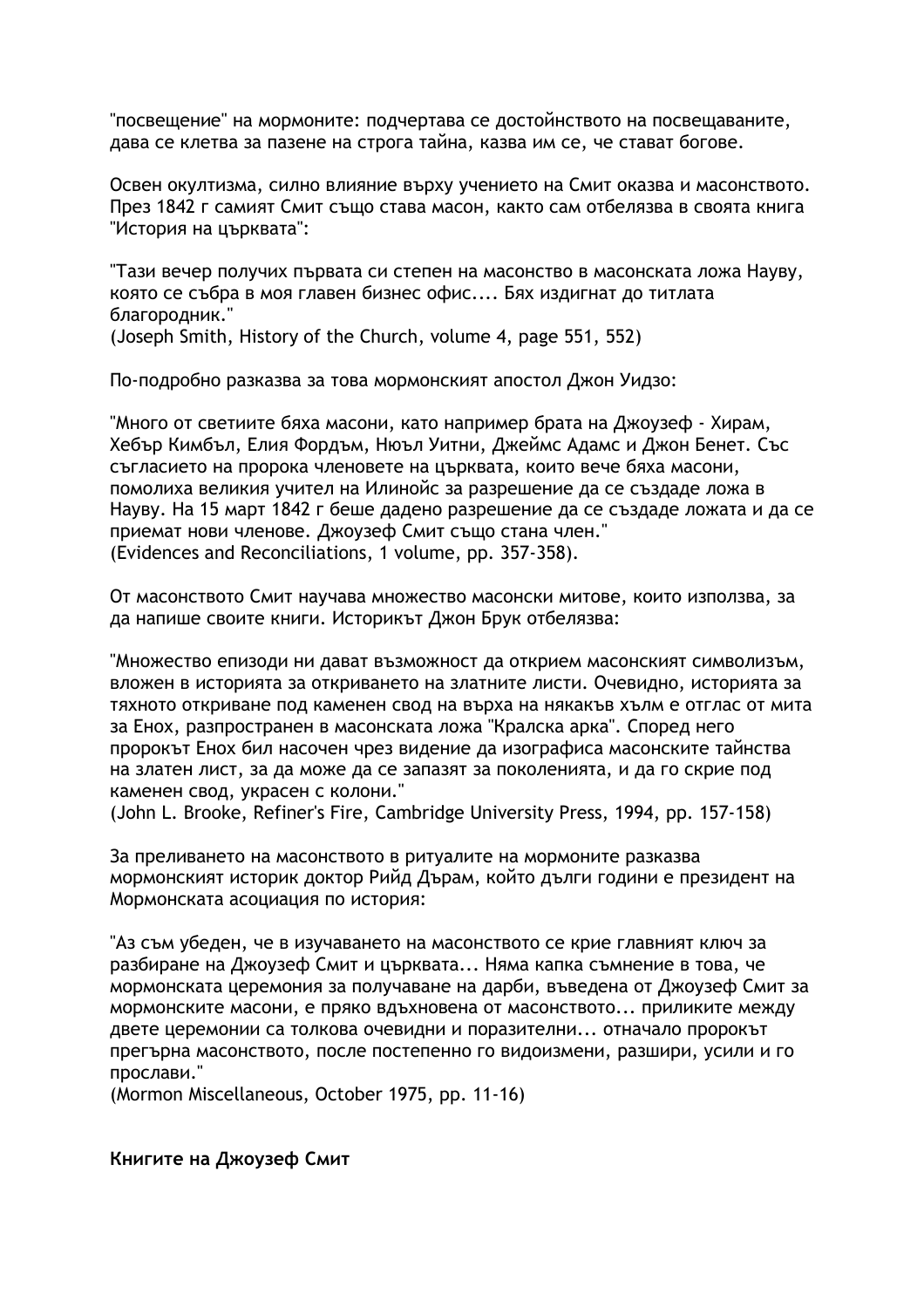Книгата на Мормон съдържа редица географски грешки, лъжепророчества, логически неточности и противоречия. Може да се приведат повече от 40 примера за непоследователност. Например, стоманата и стъклото се споменават в книгата на Мормон още по времето на Авраам (около 2000 г. пр. н. е.), въпреки че те са се появили едва хиляда години по-късно. Към този период книгата на Мормон споменава за съществуването на медоносни пчели и слонове в американския континент, въпреки че медоносните пчели в Америка са пренесени от испанците, а слонове там никога не е имало. Според книгата на Мормон Исус се е родил в Ерусалим, а не във Витлеем - "Той ще бъде роден от Мария в Ерусалим, който е земя на нашите предци..." (Алма 7:10)

През 1835 година Джоузеф Смит купува от Майкъл Чандлър няколко египетски мумии и фрагменти от папируси. Смит веднага "разпознава" в тези ръкописи "писания на Авраам". В същата година той започва да ги превежда и през 1842 година публикува "Книгата на Авраам". След смъртта на Смит ръкописите изчезват и са намерени едва на 27 ноември 1967 година, когато Ню-йоркският Музей на изкуствата ги подарява на мормоните. Година по-късно в архивите на офиса на мормоните е намерен оригиналният превод на "Книгата на Авраам", писан собственоръчно от Джоузеф Смит. Скоро е установено, че "Книгата на Авраам" е превод на един от ръкописите.

Най-добрият специалист - египтолог от мормоните, професор Ди Джей Нелсон, не се поколебава да разпознае в ръкописа част от "Книга на диханието" съкратен вариант на египетската "Книга на мъртвите". Това не е нищо повече от езически окултен погребален текст, написан около 2000 години след Авраам. Редица учени-мормони потвърждават това откритие.

# Идеите на Джоузеф Смит за многоженство

Една от основополагащите идеи на мормонското движение е идеята за въвеждане на многоженство. Неин родоначалник, разбира се, е Джоузеф Смит, който има множество сексуални връзки с непълнолетни момичета. По тази тема има изследвания, направени от самите мормони.

През 70-те години на XX век две предани членове на мормонската организация - професорката по история Валийн Авъри и писателката Линда Нюъл провеждат обширно изследване за живота на съпругата на Джоузеф Смит - Ема. Изследването продължава 9 години, и завършва с публикуването на тяхната книга "Загадката на мормоните - Ема Хейл Смит" (Linda King Newell, Valeen Tippets Avery, Mormon Enigma: Emma Hale Smith, 2nd ed., University of Illinois Press, 1994). Книгата е високо оценена от мормонските учени и през 1985 г Мормонската асоциация по история я обявява за най-добра книга на годината.

В книгата се разказва, че през целия си съпружески живот Ема се е борила срещу идеите на Джоузеф Смит за многоженство, при което е влязла в пряк конфликт с писаното в книгата на Мормон. Заради тази позиция тя си спечелва омразата на мормонския водач Бригам Янг, който я нарича "желязна и опърничава жена".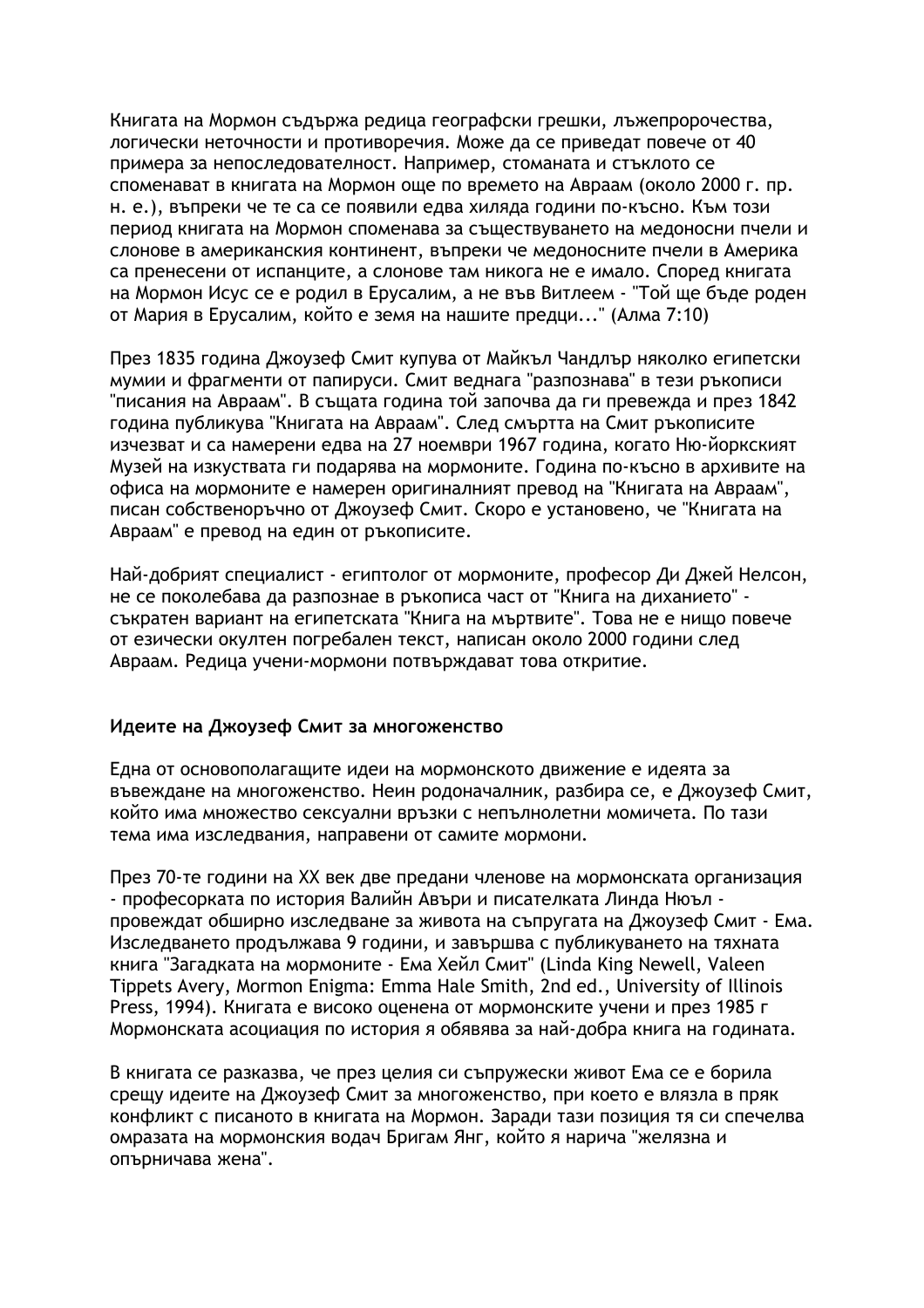Въпреки своята категоричност, Ема е простителна жена, разказват авторките на книгата. Ема вижда с очите си как Джоузеф Смит й изневерява с 19-годишната Фани Алгър по време на престоя им в Къртланд, Охайо, и въпреки това му прощава както тази, така и много други изневери, документират авторките. Но тя се бори много категорично срещу проповядваното от съпруга й многоженство. Най-тежко става положението в Науву, където 38-годишният Джоузеф Смит постоянно твърди, че има повтарящи се "небесни откровения" да насилва непълнолетни момичета да му станат жени.

Но Джоузеф Смит не разкрива всичко на жена си. В книгата се описва как в нощта преди арестуването му той планира да използва статута си на беглец, за да поживее на спокойствие с няколкото си млади жени, като в същото време пише най-интимни писма на нищо неподозиращата Ема.

Книгата на Нюъл и Авъри предизвиква бурна реакция сред много мормонки. Издателката на списанието "История на мормоните" Лавина Андерсън пише:

"Биографията на Ема Хейл Смит дълбоко ме тревожи поради документите, които представя за Джоузеф Смит и многоженството... Нека бъда поконкретна. Бях шокирана и отвратена когато разбрах, че Джоузеф Смит се е оженил за 14-годишно момиче, напълно е консумирал този брак, и е скрил това от Ема. Моята представа за "пророк" не може да побере такова поведение." ("The Garden God Hath Planted: Explorations Toward a Maturing Faith," in Sunstone, October 1990, 26-27).

Мормоните започват да изоставят многоженството едва през 1890 г. поради това, че попадат под ударите на американските закони.

### Учението на мормоните, сравнено с Библията

Може ли да се нарече учението на мормоните християнско? Този въпрос може да постави в затруднение както много мормони, така и редица християни, които не са запознати с истинската история и идеите на движението. Мормоните отбелязват, че в числото на четирите признати от тях свещени книги влиза и Библията, и че вярата в Исус Христос се явявала основа на вярата им, за което свидетелства и тяхното официално название: "църква на Исус Христос и светиите от последните дни".

Освен това, много християни са чували как храмовия хор на мормоните изпълнява християнски химни, добри впечатления създава и стремежа на мормоните към висок морал и здраво семейство. Забранява се употребата на алкохол, кафе, наркотици. Нима от това не следва, че мормоните са християни?

За да можем честно и правилно да отговорим на този въпрос, ние сме длъжни да съпоставим основните учения на религията на мормоните с Библията.

Много често мормоните заявяват, че не можем авторитетно да говорим за мормонизма по простата причина, че не сме мормони. "Ако искате да знаете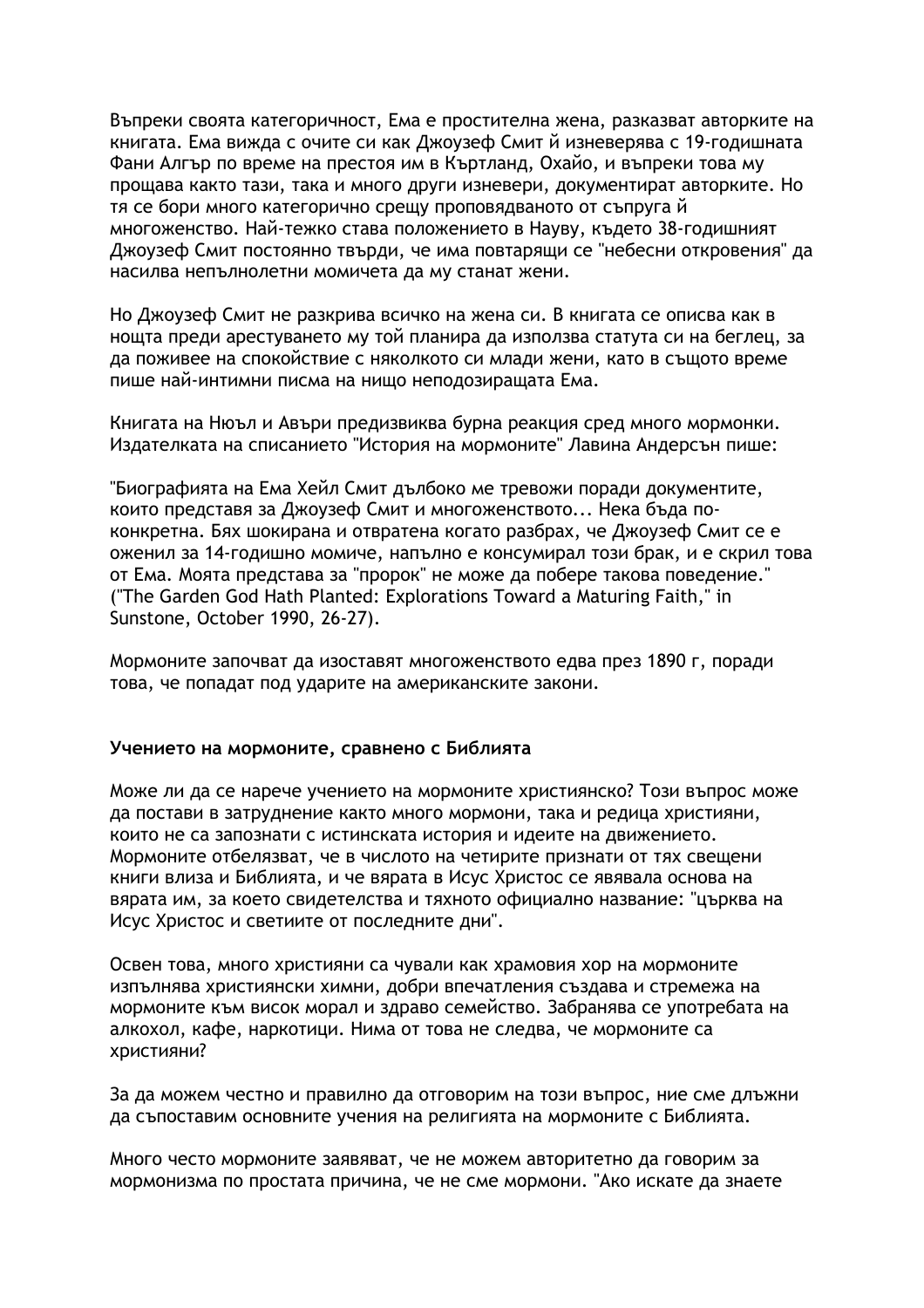какво учи мормонизма, попитайте мормона", продължават те. По тази причина при определяне позициите на мормоните ще се опираме именно на техните най-известни догматически трудове, ще цитираме книги, статии и речи на техните ръководители. Разумно е да се предположи, че ако някой е способен най-вярно да представи тази религия, то това са ръководителите и официалните публикации на мормоните. Най-официалният учебник на мормоните е наречен "Евангелски принципи" и е издаден от Корпорацията на президента на мормоните. В днешно време с него си служат мисионерите, които проповядват тяхното учение.

Нека разгледаме някои принципи на мормонското учение, сравнени с Библията.

1. Библията утвърждава, че има само един Истинен и Жив Бог в Три Лица, и освен Него няма никакъв друг бог (Втор. 6:4, Ис. 43:10, 11, 44:6, 8, 45:21, 22,  $46:9$ ).

За разлика от това мормоните учат, че има множество богове и че хората могат да станат богове и богини в небесното царство (History of the Church, том 6, стр. 306; Teachings of Spencer W. Kimball, стр. 28, 51-53). Освен това те проповядват, че хората, които станат богове, ще имат собствени духовни деца, които ше им се покланят и молят точно така, както ние се покланяме и молим на Бог-Отец ("Евангелски принципи", стр. 325).

В своя коментар към Битие 1:1 Джоузеф Смит утвърждава: "Преди това място е звучало така: "Главния от боговете събрал боговете". Какъв дълбок смисъл имат тези думи... Нито един човек не може да ви научи на повече от това, което аз ви казвам. Главата на боговете е събрал боговете на велик съвет".

2. Библията утвърждава, че Бог е Дух (Йоан 4:24, 1 Тим. 6:15, 16), че Той не е човек (Чис. 23:19, Ос. 11:9, Рим. 1:22, 23), и че винаги е бил Бог - всемогъщ, вездесъщ и всесилен (Пс. 89:3, 139:7-10, Откр. 19:6, Мал. 3:6).

За разлика от това мормоните учат, че Бог Отец някога е бил смъртен човек такъв, каквито сме и ние, станал е Бог, преминавайки през определен път на развитие, и сега има тяло от плът и кръв.

"Бог сам е бил някога такъв, каквито сме ние сега, и станал възвишен човек, и възседнал на трон, там на небето!", се казва в сборника "Учението на пророка Джоузеф Смит" (Teachings of the Prophet Joseph Smith, p. 345-347).

"Бог някога е бил човек, а човек може да стане Бог" - това се заявява в свещената книга на мормоните "Учение и завети" 130:22. Мормоните учат, че и самия Бог има отец, праотец и т.н. до безкрайност (Teachings of the Prophet Joseph Smith, p. 373; Mormon Doctrine, стр. 577). А на въпроса, кой е Бог и откъде се взимат боговете на мормоните, Смит отговаря: "Някога самият Бог е бил човек, както сме ние сега, а сега е прославен човек" ("История на църквата" 6, 305). Мормоните имат също така и богиня ("Химн на небесната майка").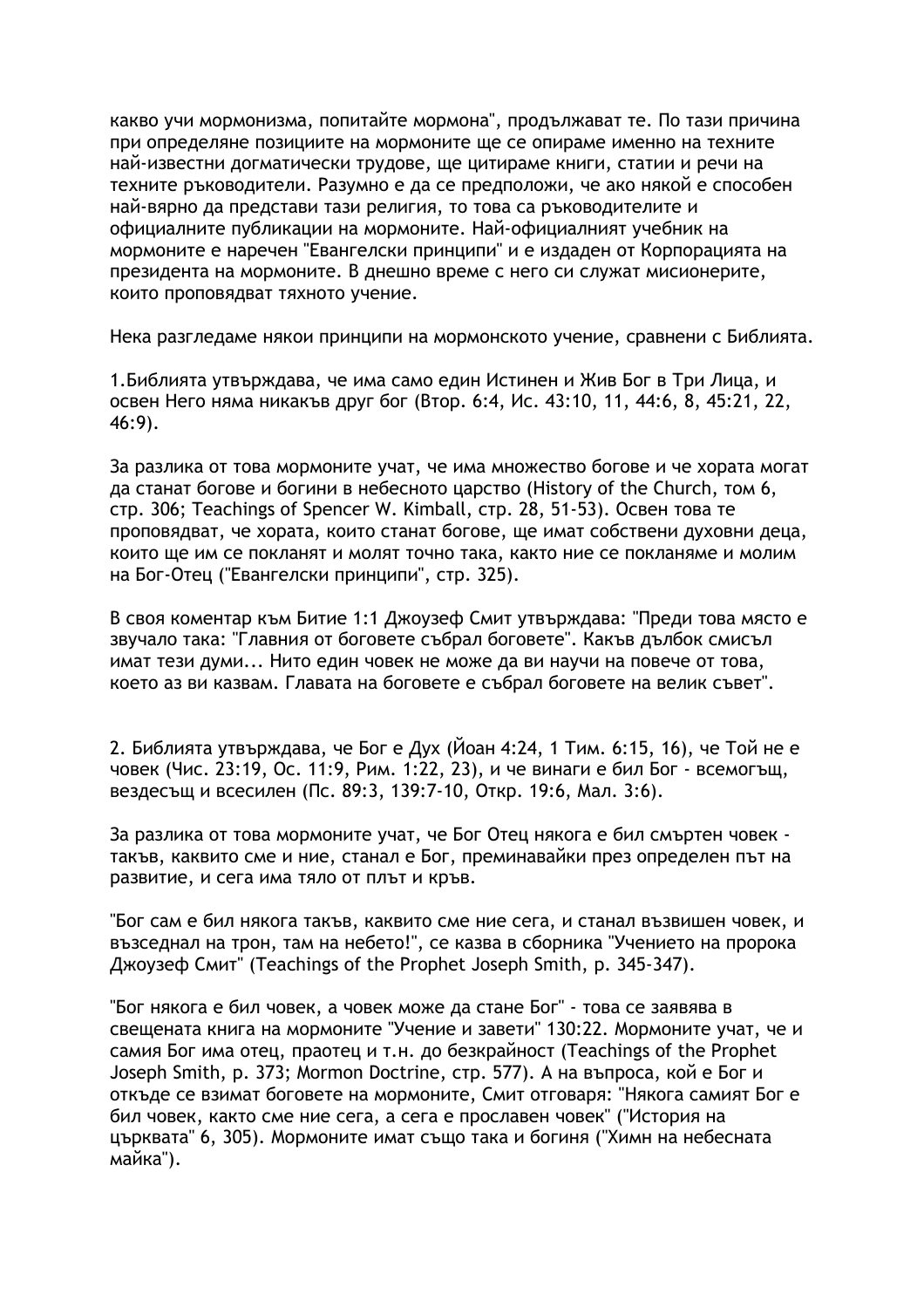Мормонският апостол Орсон Прат казва: "Ние сме били заченати от нашия небесен отец, личността на нашия небесен отец е била зачената от неговия отец в предишния духовен свят, а той на свой ред е бил заченат от още подревен отец, и т.н. от поколение в поколение..."

С учението за вечно развиващия се и променящ се Бог е свързана и вярата в така наречената "небесна майка". Мормонският апостол Брюс Макконки казва: "В християнската догма, че всички хора са духовни деца на небесния Отец, се подразбира обикновено премълчаваната истина, че те също така се явяват и деца на небесната майка... Това учение за съществуването на небесна майка в пълна яснота е било потвърдено от първото председателство".

Джеймс Телмедж: "На нас ясно ни е казано, че Бог е Отец на духовете и за да оценим буквалния смисъл на тази велика истина, ние сме длъжни да знаем, че майката на духовете е реално съществуваща личност."

3. Библията утвърждава, че Исус е Бог (Рим. 9:5, Кол. 2:9) и Творец на всичко (Кол. 1:15, Евр. 1:2). Нито за миг не е преставал да бъде Бог, а в определеното време остави славата, която има при Отца Си (Фил. 2:6-11) и се облече в плът заради нашето спасение. Неговото идване в плът се осъществи по пътя на свръхестествено зачатие от Святия Дух, и е роден от девица (Мат. 1:18-23, Лука 1:34, 25).

За разлика от това мормоните учат, че Исус Христос е само наш "по-голям брат", който е станал Бог, но отначало е бил духовно дете, родило се от Отца и небесната майка, а след това бил физически заченат от Отца и земна майка ("The Restoration of Major Doctrines Through Joseph Smith", January 1989, p. 28-29). Учението на мормоните казва, че Исус и Люцифер са братя ("Евангелски принципи", стр. 15-16; Mormon Doctrine, p. 192, 546-547, 589-590, 742).

Брюс Макконки казва: "Христос е бил заченат от Безсмъртен Отец по същия начин, както и смъртните хора се зачеват от своите смъртни Отци".

Джоузеф Филдинг Смит казва: "Рождението на Спасителя е било естествено явление, лишено от всякакъв мистицизъм, и Отец Бог е бил буквален родител на Исус по плът, както и по дух".

Орсон Хайд, един от първите дванадесет "апостоли" на мормоните, обяснява: "Аз съм открил, че някои източни вестници ме представят като страшен богохулник, защото на нашата последна конференция в своята лекция за брака съм казал, че в Кана Галилейска се е женил Исус, че Мария, Марта и други жени са били негови жени и, че е имал деца. Всичко, което мога да кажа в отговор на това обвинение, се свежда към следното - те се покланят на Спасителя, който е твърде чист и свят, за да изпълнява заповедите на Своя Отец". (Journal of Discourses 2:210).

Орсон Прат се съгласява с него: "...великият Месия - основател на християнската религия - е бил многоженец, подобно на патриарх Яков и пророк Давид, от които той е произлязъл по плът" (The Seer, p. 172).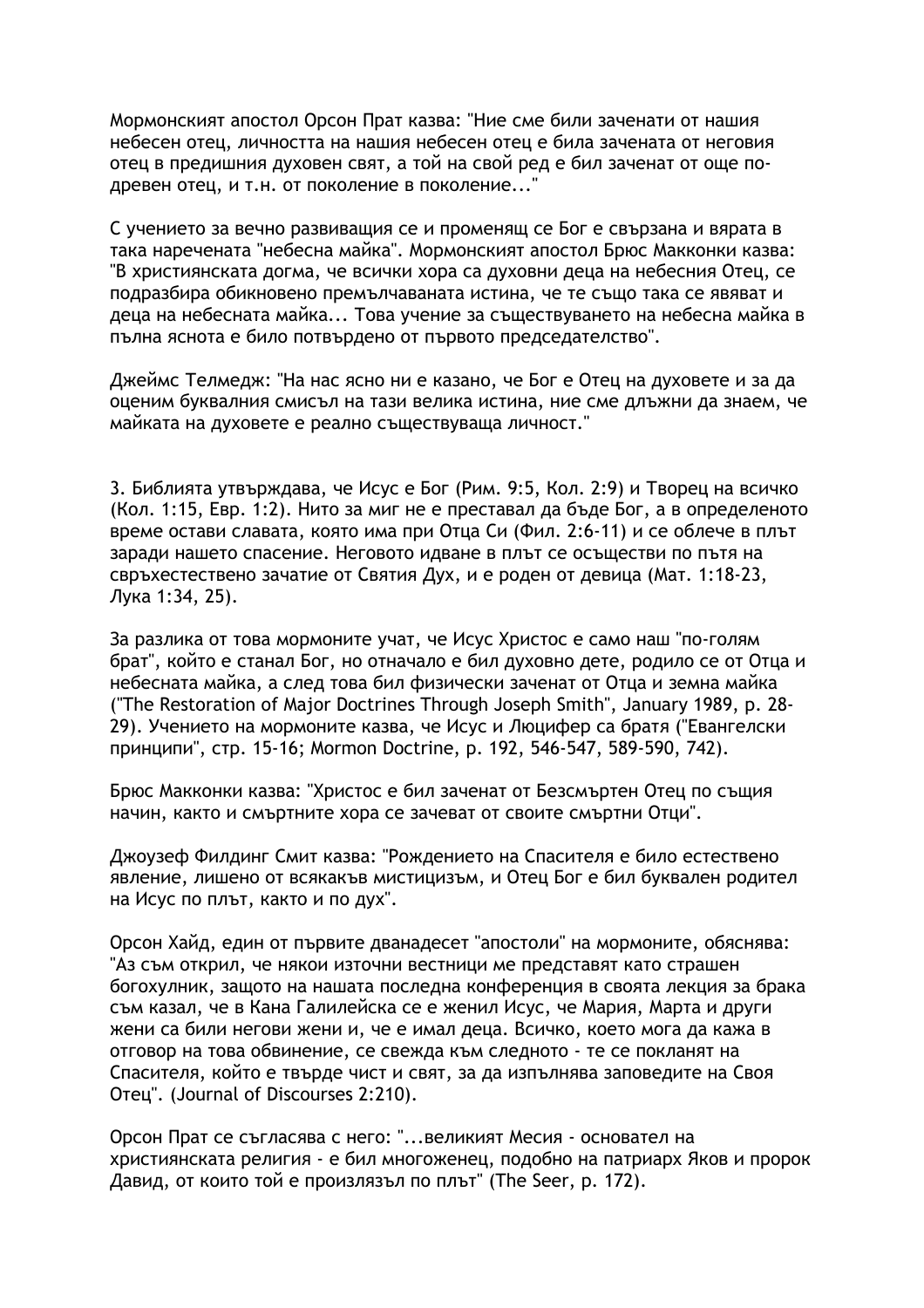Бригам Янг казва: "Писанието говори, че Той, Господ, дошъл в храма със своите спътници; аз не знам, кои са тези спътници, дали не са само Неговите жени и деца".

Според официалното учение на мормоните, Джоузеф Смит е получил своето първо откровение за многоженството на 12 юли 1843 година. Това откровение и до ден днешен се намира в раздел 132 на "Учение и завети", една от свещените книги на мормоните.

В наши дни многоженството процъфтява в много части на щата Юта. По оценка на социолози, многоженство практикуват около 30 000 мормони (Salt Lake Tribune, 06.08.91). Ръководството на мормоните официално не одобрява и не поддържа този начин на живот, но макар и без официалното му одобрение мормоните очакват, че многоженството ще бъде възстановено в бъдеще.

4. Библията утвърждава, че Святият Дух е Третият Творчески Лик - Вездесъщ Бог (3 Цар. 8:27, Пс. 139:7-10, Ерем. 23:24, Деян. 5:3-4).

За разлика от това мормоните учат, че Святият Дух има формата на човек ("Евангелски принципи", стр. 36; Doctrines of Salvation 1, р. 38, 49-50).

5. Библията утвърждава, че Отец, Син и Святият Дух не са три различни Бога, а три самостоятелни Личности в един Триединен Бог. В целия Нов Завет Сина и Святият Дух са равни на Отец, поотделно явяващи се като Бог (Синът: Фил. 2:10, 11, Святият Дух: Деян. 5:3,4, 2Кор. 3:17, 18, 13:14). Те са Троица - един и същ Бог.

За разлика от това мормоните учат, че Отец, Син и Святият Дух са три различни Bora (Teachings of the Prophet Joseph Smith, p. 370; Mormon Doctrine, p. 576,  $577$ ).

6. Библията утвърждава, че грехопадението е най-голямото зло и когато е навлязъл в света, грехът е донесъл на всички хора осъждение и смърт. В този смисъл ние се раждаме с грешна природа и ще бъдем съдени за греховете, които всеки от нас е извършил (Ез. 18:1-20, Рим. 5:12-21).

За разлика от това мормоните учат, че грехът на Адам бил "необходима стъпка в жизнения план и велико благословение за цялото човечество" ("Евангелски принципи", стр. 33; Doctrines of Salvation 1, p. 114, 115; 2 Нефий 2:25; "Beauty for Ashes", The Ensign, 04.1990, p. 9).

7. Библията утвърждава, че с жертвата на живота Си на кръста Исус Христос даде цената за изкуплението ни от исковете на греха (Гал. 3:13).

За разлика от това мормоните учат, че изкуплението е станало в Гетсиманската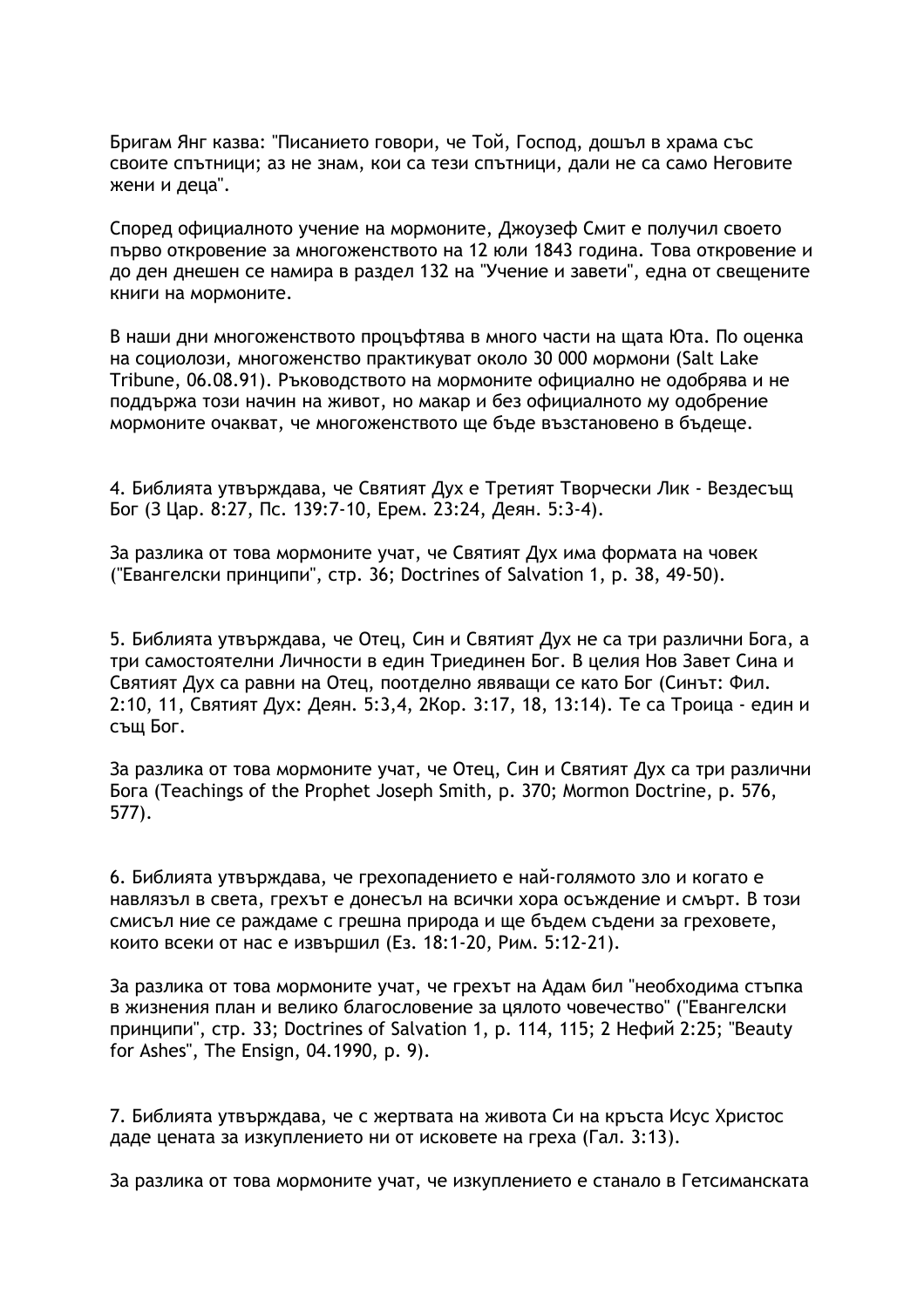градина. На стр. 60 "Евангелски принципи" четем: "В Гетсиманската градина Христос изкупил греха на цялото човечество". На стр. 67-68 се говори: "В този час Христос преодолял всички ужаси, които Сатана бил способен да причини. Даже Неговото разпятие не предизвиква такава горчива мъка, както понесената от Него в Гетсимания."

8. Библията утвърждава, че спасението става само чрез вяра в изкупителната жертва и кръвта на Господа Исуса Христа (Рим. 5:9, Ефес. 1:7).

За разлика от това мормоните учат, че окончателното спасение, което те наричат "възвишение", се достига като се изпълняват различни заповеди и тайнства на мормоните ("Евангелски принципи", стр. 291, 292; Mormon Doctrine, p. 339, 671; "Comparing LDS Beliefs With First Century Christianity", The Ensign,  $03.1988$ , p. 10).

Причастието при мормоните се взима с хляб и вода. Те вярват, че тъй като жената може да се спаси само чрез мъжа си, то неомъжените жени трябва да сключват брак с умрели мъже. Жената може да има няколко такива умрели "мъже". Освен това, мормоните приемат водно кръщение за умрели, защото вярват, че по този начин ше ги спасят. Затова, те се ровят в архивите по целия свят, за да записват имената на умрели хора. По тези списъци те правят специална церемония, на която "прекръстват" отдавна умрели християни, мюсюлмани, будисти и други, като смятат, че по този начин посмъртно ги правят мормони и ги спасяват.

9. Библията утвърждава, че тя е единственото, окончателно и безгрешно слово Божие (2 Тим. 3:16, Евр. 1:1, 2, 2 Пет. 1:21), което пребъдва вовеки (1 Пет.  $1:23-25$ ).

За разлика от това мормоните учат, че Библията била променена, че в нея липсвали много "ясни и ценни части", и тя не съдържала цялата пълнота на евангелията (Doctrines of Salvation 3, p. 190, 191; 1 Нефий 13:26-29).

Освен Библията, мормоните имат още три свещени книги, които според тях съдържат Божии откровения - "Книга на Мормон", почитана като друго "евангелие", "Учения и завети" и "Скъпоценен бисер". При това тези книги се ползват с по-голям авторитет от Библията - те се ръководят от тях, когато има различия и противоречия с Библията.

Мормоните придават най-голямо значение на книгата на Мормон - тяхната основна добавка към Библията. Джоузеф Смит казва: "Аз казах на братята, че книгата на Мормон е най-правилната книга на земята и че следвайки нейните предписания човек се приближава при Бога повече, отколкото с помощта на коя да е друга книга".

Президентът на мормоните У. Ерд Макдоналд казва: "Това е единствената книга на света, от всички милиони книги в библиотеките на целия свят, която е била донесена на земята от ангели и взета от Божия престол. Това я отличава от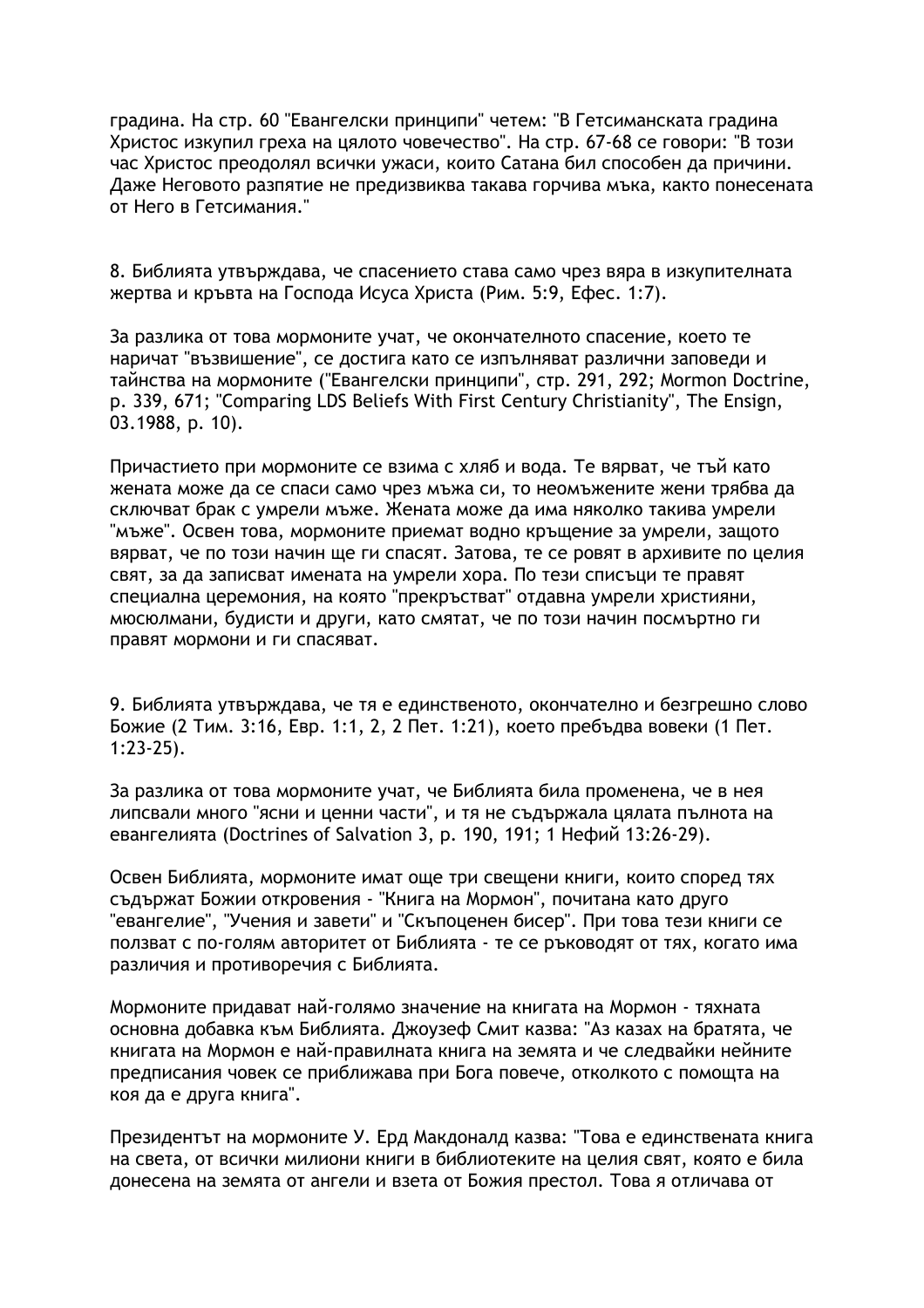всички останали книги. Петнадесет пъти ангел се е спускал на земята от Божия престол, за да удостовери, че книгата е преведена и напечатана правилно".

И въпреки това от първото й издание през 1830 г досега, книгата на Мормон е променяна на повече от 4000 места. Ако се включат поправките на печатни и правописни грешки поправките са 11,849.

10. Библията утвърждава, че истинската църква е създадена от Исус и никога няма да изчезне от лицето на земята (1 Кор. 3:11).

За разлика от това, мормоните учат, че в църквата основана от Исус Христос е станало окончателно отстъпление от истината, и това състояние "процъфтява във всички хора, с изключение на тези, които са дошли до познание на възстановеното евангелие" на църквата на мормоните (Mormon Doctrine, p. 44; "Евангелски принципи", стр. 111-112; Doctrines of Salvation 3, р. 265-326).

В "Учение и завети" 1:30 се казва: "Господ е казал, че по лицето на земята това е "единствената истинска и жива църква, от която Аз, Господ, съм твърде доволен".

Бригам Янг, вторият президент на мормоните, казва: "Всеки дух, който изповядва, че Джоузеф Смит е пророк, че той е живял и умрял като пророк, и че книгата на Мормон е истинна - е от Бога, а всеки дух, който не изповядва това - е антихриста."

Цитатите са от на най-авторитетните за мормоните източници - не би стигнало времето и въображението на човек, за да може сам да измисли такова нещо.

### Стремеж към обсебване на християните

В последните години мормоните всячески се стремят да се представят като една от християнските деноминации. През 1982 година в доклад на агенция ЮПИ се съобщава: "Църквата на мормоните, стремейки се още един път да подчертае, че се явява християнска религия, е преименувала книгата на Мормон, добавяйки към нейното заглавие подзаглавието "Новите свидетелства за Исуса Христа". "С това подзаглавие - завява Бойд Пакър, член на съвета на дванадесетте апостоли в църквата на мормоните - книгата на Мормон застава на подобаващото й се място редом със Стария и Новия Завет".

Трябва да се отбележи, че зад тези тенденции не стоят никакви изменения в учението им, които биха доближили мормоните до християнството.

Решаващ момент за организацията на мормоните остава нейният външен облик и грижата за този облик произлиза от висшите й кръгове, но по този въпрос работят и отделните мормони, които са посветили живота си за сближаване с християнските общества. Много мормонски "мисионери", като нашумелия Дарл Андерсен, считат за своя задача да завързват дружески отношения с християните. Принципа на Андерсен е: "Завладей пастира и ше повлияеш на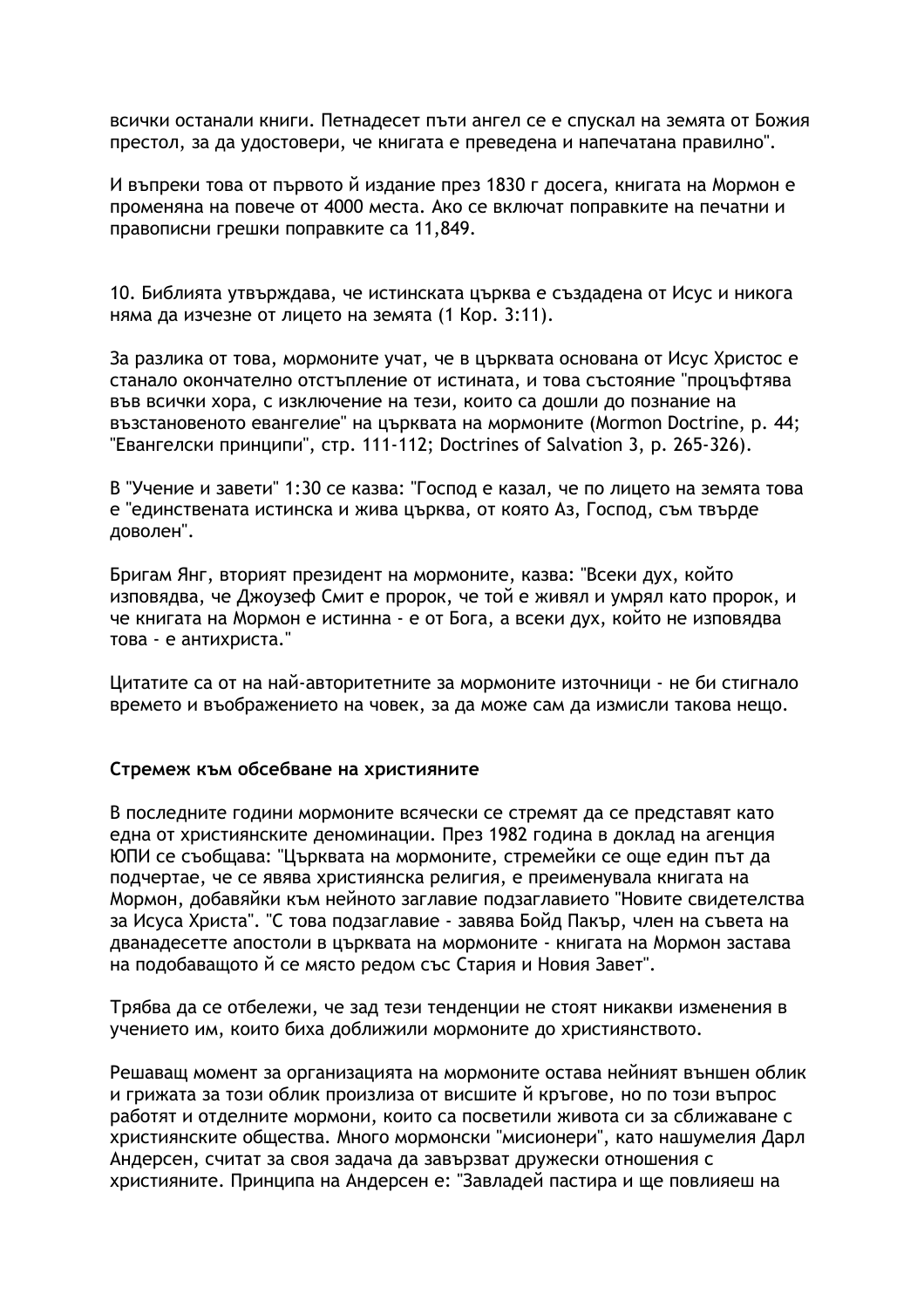хиляди". Андерсън подчертава, че е постигнал успех, като е обърнал няколко протестантски пастори. В какво се състои неговата стратегия? Под заглавието "Възлюби своя съсед - пастора", той предлага осемнадесет способи за завързване на приятелство с тях. Някои от тях са: "посетете всеки пастор в неговата църква; пребивавайте на особените събития в неговата църква; поканете го на обяд; идете в качеството си на приятел или гост на тяхно събрание; изпратете му поздравление или приветствие при всеки удобен случай; предложете да организирате екскурзия за запознанство с благотворителните програми на мормоните; поканете пастора в деня на отворените врати в храма на мормоните; устройте съвместни молитви; организирайте прояви на смесени хорове". Гледната точка на Андерсен найпълно е отразена в неговата книга "Soft Answers to Hard Questions".

Мормоните вярват, че християните сега следват извратено учение. Но в същото време те отчаяно се опитват да представят себе си за една от християнските деноминации, за да си осигурят добро име и обществено признание и да поддържат своята обширна "мисионерска" дейност. Важна причина за активната дейност на мормоните е стремежът към разширяване на огромния капитал на организацията.

### Защо напуснах мормонската община

Юлия Диденко, бивша мормонка от град Петрозаводск, Русия, разказва за нейните преживявания сред мормоните. Ето откъси от нейния разказ, публикуван на руския сайт Ex-mormon:

"Веднъж, през април 1997 г, в дома ми отново дойдоха неочаквани гости. Този път бяха американски мисионери. На моите въпроси те отговаряха, че всичко е точно така, както си го представям, и че могат да ми съобщят нови сведения за Исус Христос. Те предразполагаха към себе си и с външното си поведение: държаха се скромно, интересуваха се от семейството ми, говореха за своите семейства, показвайки снимки... Подариха ми книгата на Мормон и ми обясниха, че тя била допълнение към Библията...

За кратко време те проведоха с мен шест беседи, според програмата им за работа с "интересуващите се". В тях мормоните не разказват нищо за особеностите на тяхното учение... В края на последната беседа ме попитаха дали съм готова да се кръстя в мормонската вяра. Аз се изненадах - толкова бързо ли? Но новите ми познати продължиха да идват в дома ми и четяха откъси от книгата на Мормон и Библията, като с интерес ме питаха дали съм съгласна с това, което чувам по време на беседите... Най-накрая се реших. Кръстиха ме в езеро в бял комбинезон, чрез потапяне във вода...

Мина една година. Броят на хората в мормонската организация постепенно се увеличаваше. Започнаха да създават общества ("общество за милосърдие" за жените и "общество на младите жени" за девойките)... Станах президент на "обществото за милосърдие"... Трябваше веднъж в месеца да посещавам всяка сестра и да нанасям информация за посещението в една таблица. Тези данни се изпрашаха в мормонското управление на северозападния окръг в Санкт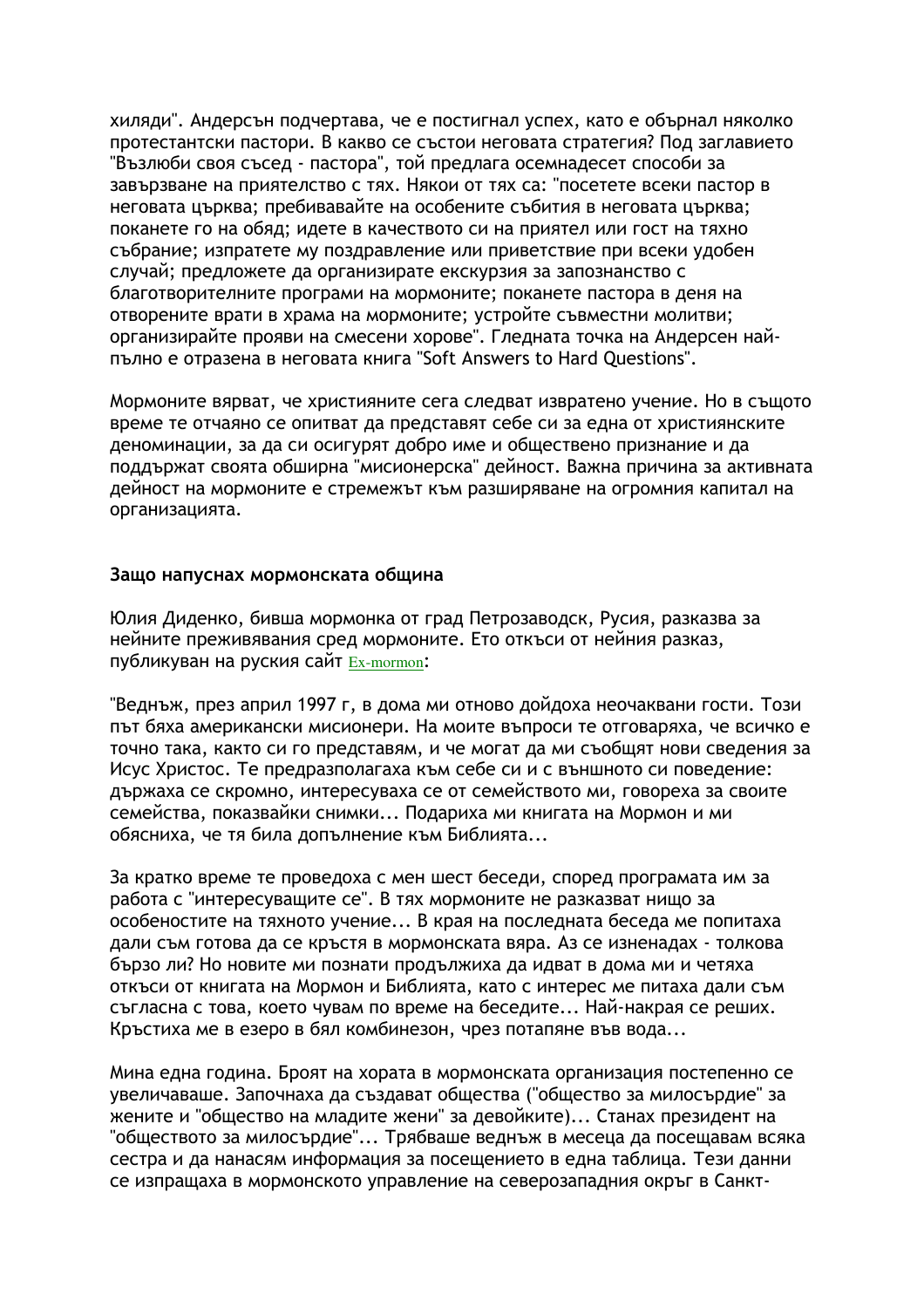Петербург, за да се води статистика и да може да ни се държи сметка.

Много старателно се планира и личния живот на мормона. Всеки понеделник вечер семействата са длъжни да се събират, за да четат заедно книгата на Мормон, която те предпочитат пред Библията. Всъщност, мормоните само се прикриват зад свещеното писание, за да примамят хората в тяхната организация. На практика те не приемат напълно Библията, като я считат за остаряла, неточна и непълна...

Веднъж в месеца ни събираха на излети, а при по-студено време - на вечеринки и дискотеки... На тези вечери бяхме длъжни да каним свои познати, защото те играеха роля на реклама за привличане на хора в мормонската църква... Веднъж на такава вечеринка в наета за целта квартира, един руски мормонски мисионер намери православната книга "Съвременни секти и ереси в Русия". Като я поразлисти, той прочете сведенията за мормоните, засмя се и ги обяви за лъжа и клевета. Но аз все пак се поинтересувах какво пишат за нас. Така за пръв път разбрах за многоженството на мормоните, за това, че семейството на основателя на организацията Джоузеф Смит се е занимавало с окултизъм, и че родоначалникът на мормонската църква е преминал обред на посвещение в масонска ложа...

Тогава започнах да задавам въпроси на американските мисионерки и те ми отговориха, че многоженството при мормоните било само по време на войната, когато били загинали много мъже и трябвало да се раждат повече деца, за да се спаси мормонския народ и за да можело всяка жена да си има мъж. В същото време мормонското свещено писание говори за "откровение" (1,3 п. 132), дадено на Джоузеф Смит, според което "всички, които не приемат многоженството, разгневяват Бога, нарушават Неговия закон и ще бъдат унищожени". Но когато започнали гонения срещу сектата заради нейните явно анти-християнски закони, нарушаващи законите на Америка, и започнали да вкарват нейните ръководители в затвора, "пророкът" веднага получил ново "откровение", предлагащо да се отмени тази практика и всеки мъж да си остави само по една жена, която е първа от всичките. Жените, които последвали първото "откровение на пророка", си платили за своето послушание на лъжепророка - били изгонени от прелюбодейните семейства заедно с децата  $CM...$ 

Продължавах да посещавам организацията, когато започнаха да ни подготвят за пътуване до храма, за да се извършат тайнствата по запечатване на семейството за вечността и други тайнства. Едва сега разбрах, че в храма посвещават мормоните по подобие на масонските ложи (престилки, пелерини, клетва за мълчание до края на живота си и пожизнено носене на ритуално долно бельо с определени символи)...

Видях, че дебелото ръководство за мормонски мисионери е направо един ключ към човешката душа и е пълно с тънки психологически прийоми, предназначени за доверчиви простаци като мен... По инструкция, трябва да се осигури тишина, да се показват на "интересуващия" се от мормонската вяра свои снимки с многобройни роднини, сияещи с широки усмивки, и като се показва неподправена любов и радост, да се споделят със слушателите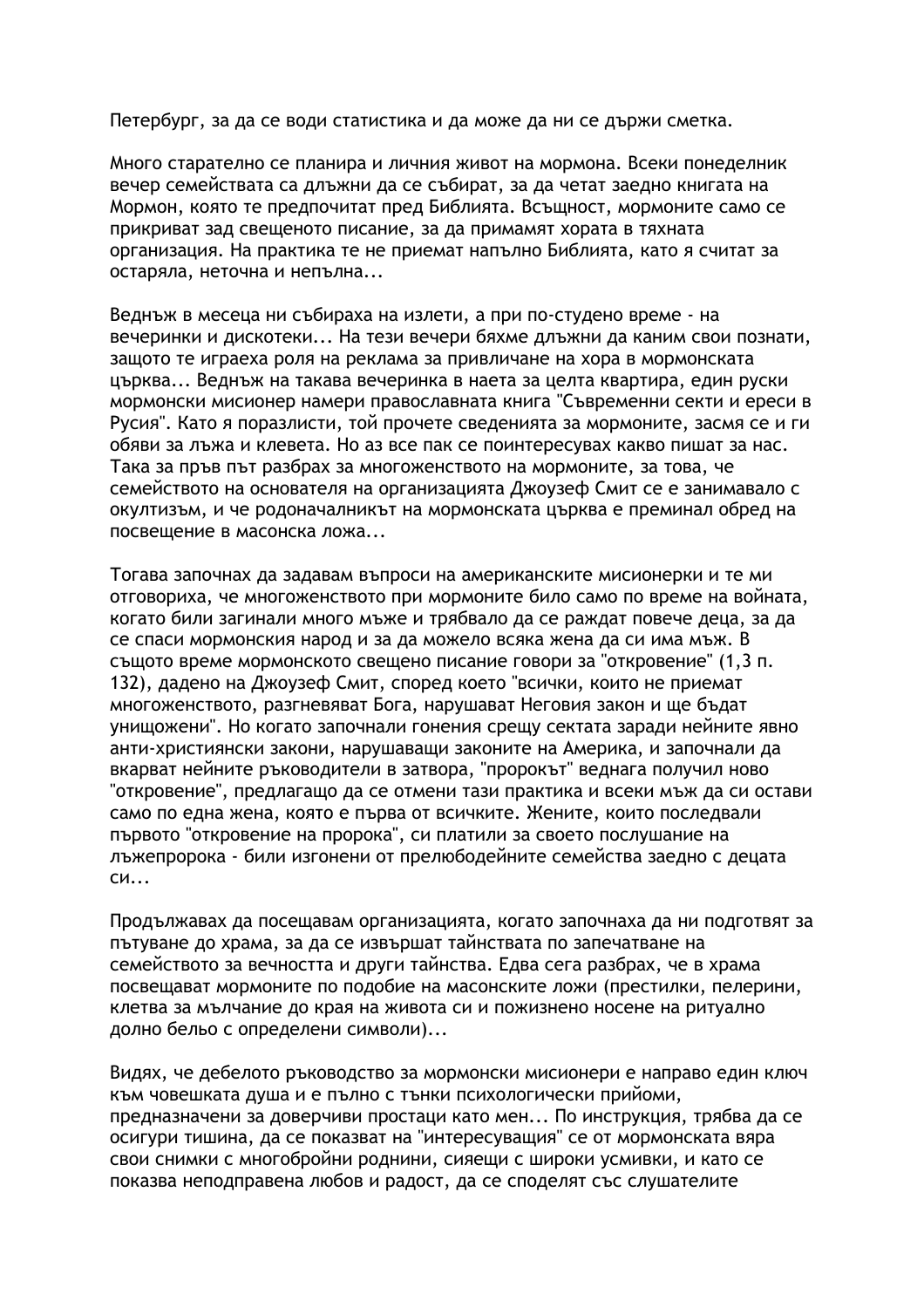"новите" знания за Исус Христос, да се подари книгата на Мормон и да им се предложи да я четат и се молят да разберат, че написаното в нея е истина... Не се разрешава да се говори нищо отрицателно за църквата на мормоните.

Най-важното на тези беседи е: да не се разрушава вярата на събеседника независимо каква е тя, отношенията да се градят на основата на общите възгледи и за нищо да не се противоречи. Например, ако кажат на мисионера: "Ние вярваме, че всички трябва да бъдат кръстени, затова кръщаваме и децата", правилният отговор на мисионера трябва да бъде (според страница 64 на ръководството): "Радваме се да говорим с хора, които вярват, че кръщението е толкова важно..."

"Значи в началото не е необходимо да се казва истината?" - попитах обучаващите ме сестри. Те се усмихнаха и кимнаха утвърдително...

Преди последното ми посещение на мормонско събрание гледах едно православно предаване, и докато седях на събранието, в главата ми все още звучеше звъна на камбаните. Мормонските речи не стигаха до мен. И изведнъж разбрах, че не съм длъжна да уча никого на това, което сама не съм разбрала, и не искам да бъда мормонски президент, а Божия рабиня. На обаждащите ми се от мормонската община обяснявах, че вече не съм президент и съм напуснала организацията. Опитвах се да им обясня, че в мормонската организация не съм намерила истината. Никой не се опита да ме убеди в обратното, защото на мормоните е забранено да спорят..."

### Вместо заключение

Обикновените мормони, които срещаме в живота, не знаят нищо за истинската история на мормонската "църква". Това са искрено вярващи хора, които много обичат семействата си и вярват, че тяхната "църква" винаги е била такава, каквато им се представя. Но това, което им е казано, е само една красива опаковка, зад която са скрити празни думи и - в крайна сметка - една голяма лъжа.

### Литература:

The Church of Jesus Christ of Latter-Day Saints

The Book of Mormon - Another Testament of Jesus Christ

Ex-mormon

**Mormons** in Transition

John L. Brooke, The Refiner's Fire: The Making of Mormon Cosmology, 1644-1844, Cambridge University Press, NY, 1994

D. Michael Quinn, Early Mormonism and the Magic World View, Signature Books,